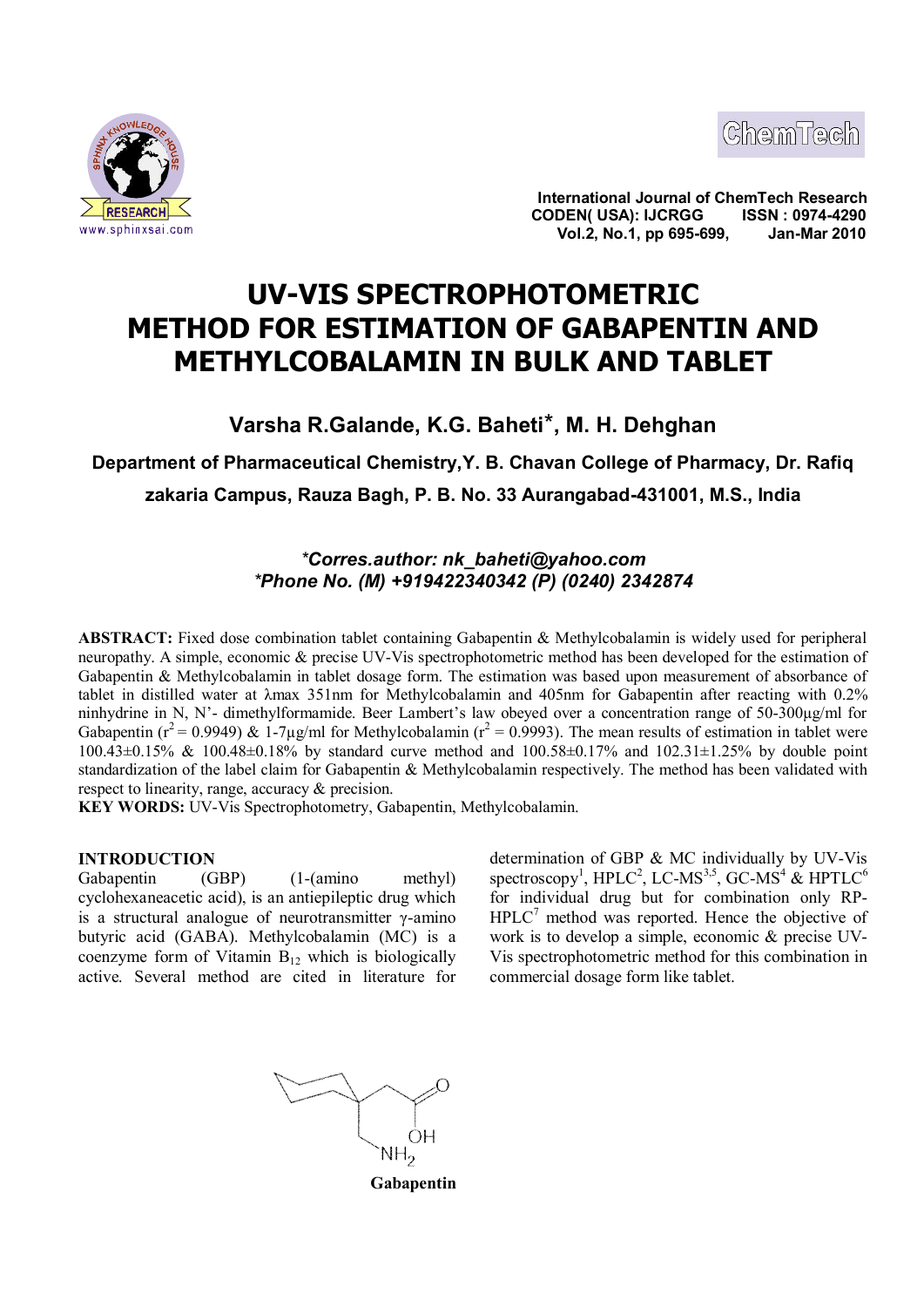

 **Methylcobalamin**

# **EXPERIMENTAL INSTRUMENTS & REAGENTS**

Uv-Vis spectrophotometer, make- JASCO, model- UV V-630 with 1.0 cm matched quartz cells was used. Chemicals of S. D. fine chemicals were used for analysis like Ninhydrine  $AR$ , N, N, N, dimethylformamide AR. Reference samples of GBP & MC were procured as gift samples from Wockhardt Ltd. & Merck Pharmaceuticals Ltd. India. Tablet dosage form Gabaneuron (Gabapentin-300mg + Methylcobalamin-0.5mg) of Aristo pharmaceuticals was procured from market**.** Distilled water was used for the preparation of all solutions.

# **GENERAL PROCEDURE PREPARATION OF WORKING STANDARD SOLUTIONS**

Gabapentin 50mg weighed accurately and transferred to a 50ml volumetric flask, dissolved & diluted to volume with distilled water to get stock solution of 1000µg/ml. From this various dilutions of 50, 100, 150, 200, 250 and 300 µg/ml were made by reacting each dilution with 2ml of 0.2% ninhydrin in N,N' dimethylformamide and volume was made up to mark with distilled water. After complete dilution each flask was heated on water bath at 85±5ºC for 5 min & cooled to room temperature. In another 50ml amber colored volumetric flask 50mg of methylcobalamin was accurately weighed & diluted with distilled water to get stock solution of 1000µg/ml. The further dilutions are made to get the final concentration of 1- 7µg/ml of MC**.**

#### **PREPARATION OF SAMPLE SOLUTION**

Twenty tablets were accurately weighed & powdered. The quantity equivalent to 300mg of GBP & 0.5mg of MC were transferred to 100ml amber colored volumetric flask and to this 60ml distilled water was added & sonicated for 15 min at room temperature & then diluted to the mark with distilled water. The sample solution was filtered through whatmann filter paper prior to use.

**SELECTION OF ANALYTICAL WAVELENGTH** Selected dilutions were scanned and absorbance maxima 405 & 351nm were selected for analysis of GBP & MC respectively (Graph 1).

### **CALIBRATION CURVE FOR WORKING STANDARDS**

Absorbance of prepared dilutions was reported at 405 & 351nm for GBP & MC respectively & graph was plotted. The coefficient of correlation  $(r^2)$  of 0.9949 for GBP & 0.9993 for MC was obtained (Graph 2 & 3).

# **ASSAY PROCEDURE FOR TABLET FORMULATION**

The absorbance of prepared sample solution was determined at 351nm for the estimation of Methylcobalamin. The 5ml of remaining sample stock solution was diluted to 10ml to get 1500µg/ml of GBP. From the above solution 1ml is transferred to 10ml volumetric flask & treated in same manner as given for working standard of GBP & absorbance was noted at 405nm. The concentrations of the drugs were calculated by equation of standard curve method & double point standardization<sup>8</sup>.

A) Standard Curve method:

For Gabapentin  $y = 0.001x - 0.013$ 

For Methylcobalamin  $y = 0.027x + 0.001$ 

B) Double point standardization:

$$
C_{\text{test}} = \frac{(A_{\text{test}} - A_{\text{std1}}) (C_{\text{std1}} - C_{\text{std2}}) + C_{\text{std1}} (A_{\text{std1}} - A_{\text{std2}})}{A_{\text{std1}} - A_{\text{std2}}}
$$

Where,

- A<sub>test</sub>-Absorbance of test solution
- $A_{std1}$  Absorbance of std<sub>1</sub>
- $A_{std2}$  Absorbance of std<sub>2</sub>
- $C_{std1}$  Highest concentration than test solution
- $C_{std2}$  Lowest concentration than test solution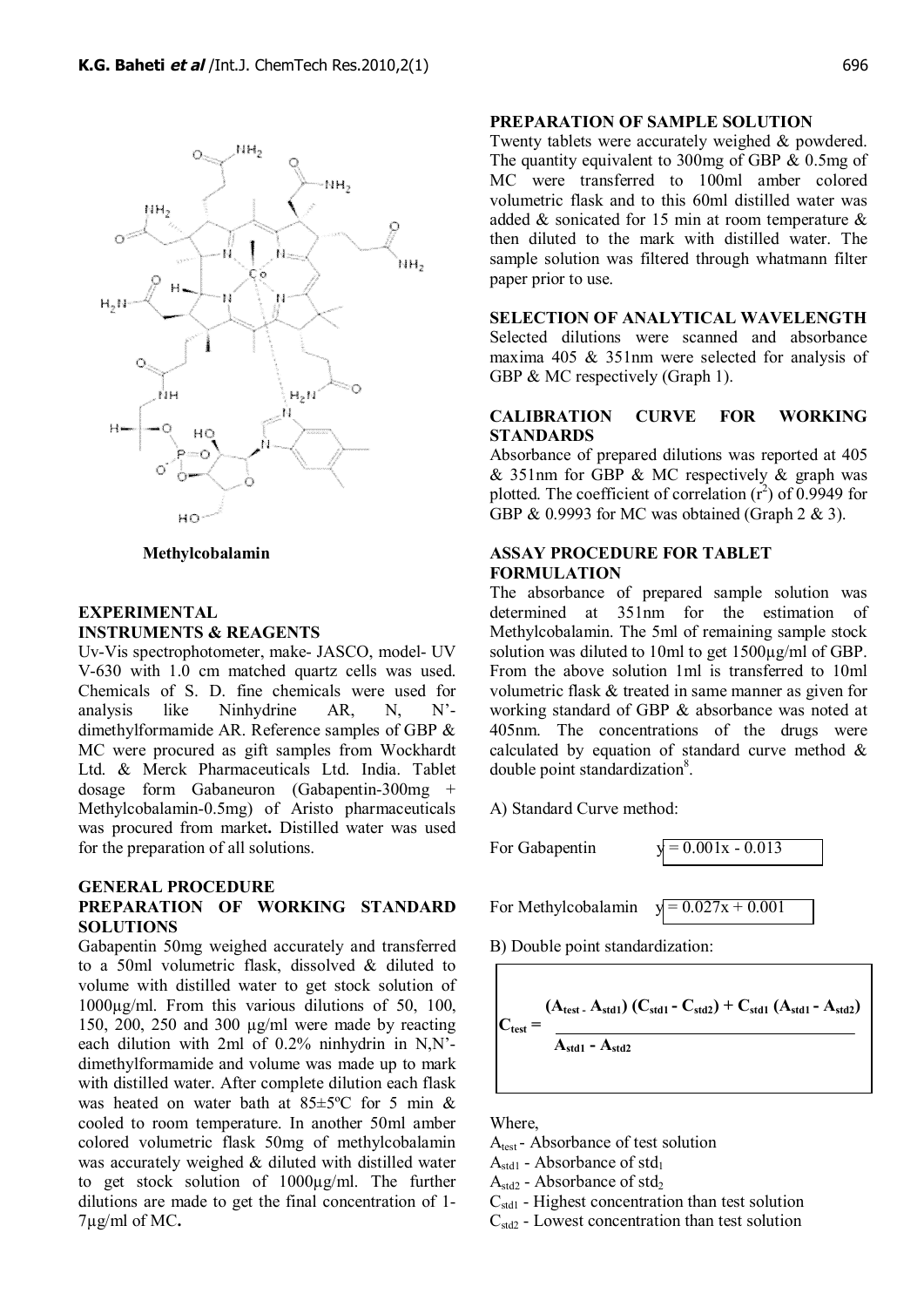### **METHOD VALIDATION<sup>9</sup>**

The method was validated as per ICH guidelines.

### **SPECIFICITY**

The specificity of the method was investigated by observing any interference encountered from the excipients of the tablet. It was shown that these excipients do not interfere with the proposed method.

# **PRECISION**

The precision was determined at two levels, i.e. system repeatability & method repeatability. System repeatability determined by measurement of six replicates of bulk. Method repeatability determined by measurement of six replicates of sample.

#### **LINEARITY AND RANGE**

The analytical concentration ranges over which the drugs obeyed Beer Lambert's law were found to be 50–300 $\mu$ g/ml for GBP ( $r^2 = 0.9949$ ) & 1-7 $\mu$ g/ml for MC  $(r^2 = 0.9993)$ . The standard calibration curve is given in graph  $2 \& 3$ . The data of absorbance Vs drug concentration were treated by linear least square regression analysis (Table no.1).

#### **RESULTS AND DISCUSSION**

An attempt was made to develop a simple accurate and precise analytical method for analysis of GP and MC in combined tablet dosage form. The simultaneous equation method, Q-analysis and area under curve (AUC) method were tried for this combination but not successful due to poor absorption of Gabapentin. Hence an indirect method was developed. The authenticity and purity of bulk drug was confirmed by m. p., IR spectroscopy & TLC. The method is validated with respect to linearity, range & precision. The results of marketed formulation analysis of both methods were given in table no.2.

### **CONCLUSION**

The proposed method was validated as per ICH guidelines. The standard deviation and standard error mean calculated for the method are low, indicating high degree of precision of the method. Hence, it can be concluded that the developed UV-Vis spectrophotometric method is accurate, precise and selective and can be employed successfully for the estimation of Gabapentin & Methylcobalamin in tablet formulation.

#### **TABLE 1: Linear regression data for calibration curves**

| <b>Parameters</b>                | <b>GBP</b>           | MC                   |  |  |
|----------------------------------|----------------------|----------------------|--|--|
| Detection Wavelength(nm)         | 405                  | 351                  |  |  |
| Beer's Law Limit<br>$(\mu g/ml)$ | 50-300               | $1 - 7$              |  |  |
| Regression equation              | $y = 0.001x - 0.013$ | $y = 0.027x + 0.001$ |  |  |
| Correlation Coefficient (r)      | 0.9949               | 0.9993               |  |  |
| Intercept $(c)$                  | $-0.013$             | 0.001                |  |  |
| Slope(m)                         | 0.027                | 0.001                |  |  |

|  |  |  |  |  |  |  | <b>TABLE 2: Results of marketed formulation analysis</b> |  |
|--|--|--|--|--|--|--|----------------------------------------------------------|--|
|--|--|--|--|--|--|--|----------------------------------------------------------|--|

| <b>Marketed Formulation</b>                   | Label claim<br>(mg/tab) |       | <b>Amount found</b><br>$(mg/tab) \pm SEM*$ |                       | Amount found in %<br>$\pm$ SEM* |                        |
|-----------------------------------------------|-------------------------|-------|--------------------------------------------|-----------------------|---------------------------------|------------------------|
| Gabaneuron (GBP+MC<br>Aristo Pharmaceuticals) | <b>GBP</b>              | MC    | <b>GBP</b>                                 | <b>MC</b>             | <b>GBP</b>                      | <b>MC</b>              |
| <b>Standard Curve Method</b>                  | 300.0                   | 0.500 | 301.9<br>$\pm 0.7234$                      | 0.502<br>$\pm 0.0013$ | 100.43<br>$\pm 0.1534$          | 100.48<br>$\pm 0.1892$ |
| Double Point<br>Standardization               | 300.0                   | 0.500 | 301.7<br>$\pm 0.5217$                      | 0.511<br>$\pm 0.0062$ | 100.58<br>$\pm 0.1759$          | 102.31<br>±1.256       |

 **\***Average of six determinations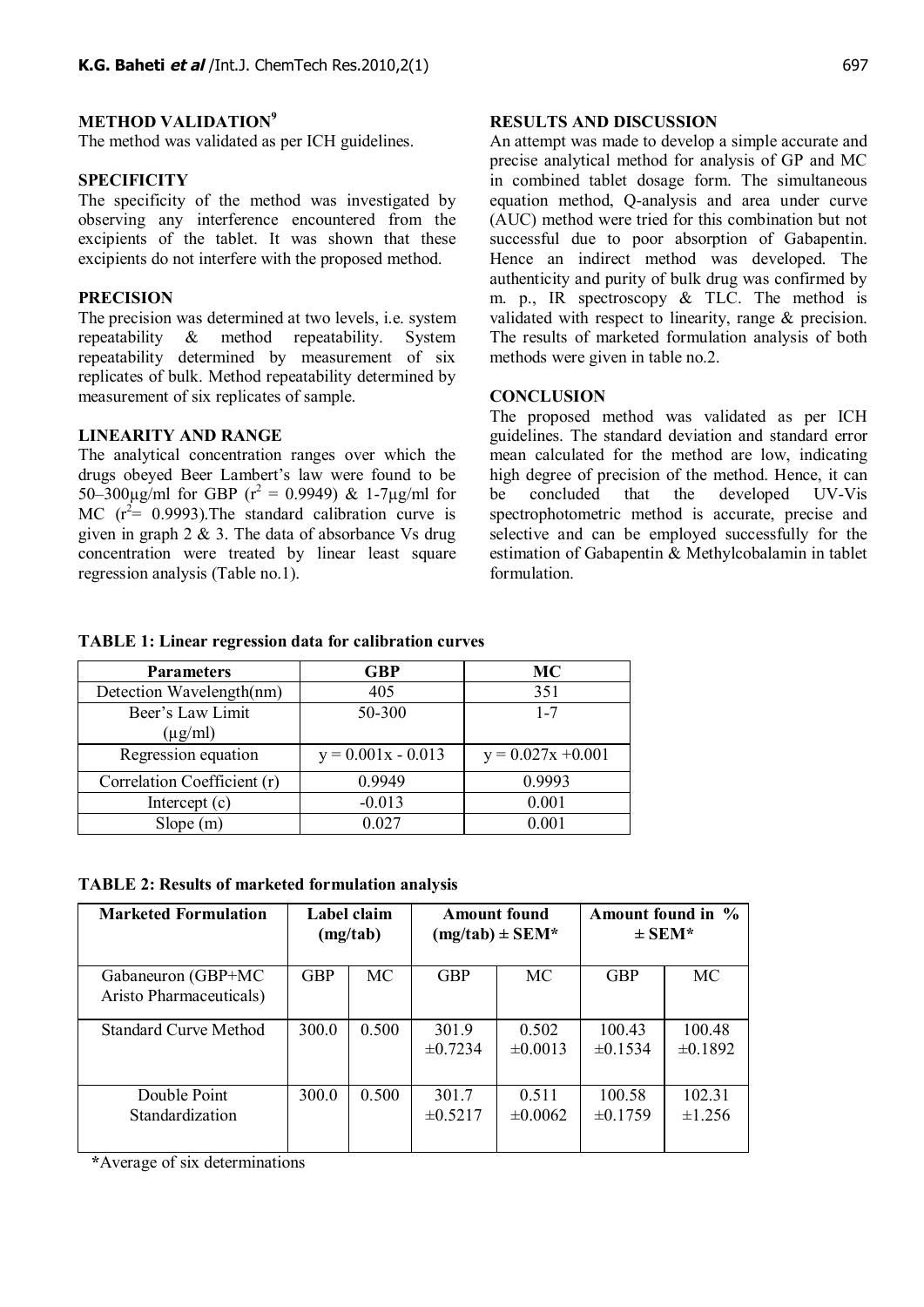